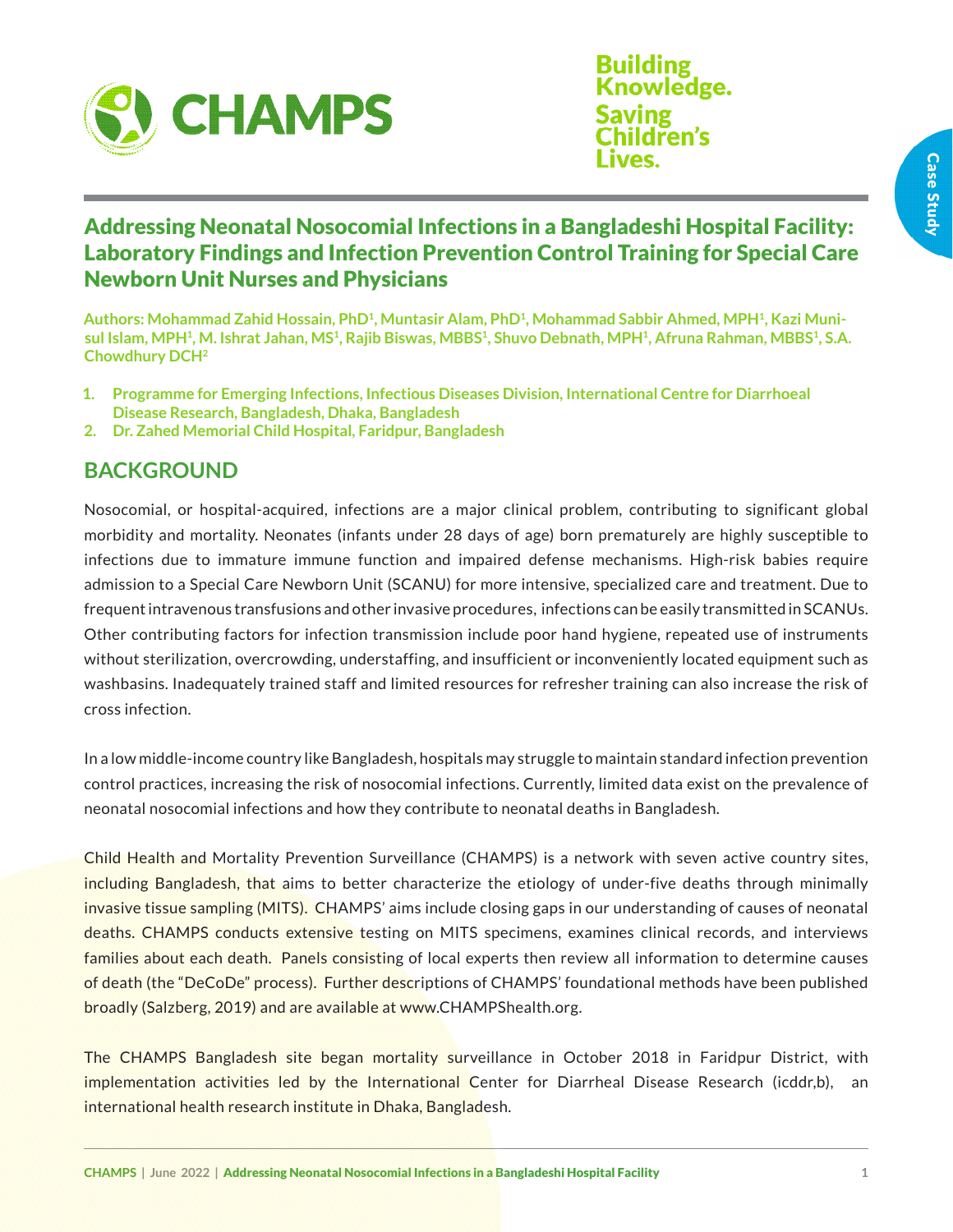According to CHAMPS Bangladesh Determination of Cause of Death (DeCoDe) data, neonatal infections are one of the leading causes of preventable early neonatal death. Of all neonatal deaths determined by the CHAMPS Bangladesh Team, 9% showed infection as an underlying cause and 19% as an immediate cause of death. These findings led the CHAMPS Bangladesh Team to conduct a laboratory investigation to assess environmental bacterial contamination. This was performed by swabbing various sites in the SCANU at Dr. Zahed Memorial Child Hospital (ZMCH), one of three health facilities in the CHAMPS Bangladesh catchment area.



*Figure 1. Map of the CHAMPS Bangladesh site and locations of healthcare and laboratory facilities* 

ZMCH is a private nonprofit hospital in Faridpur Sadar with 200 beds, 50 of which are designated for obstetric patients; the remaining beds are for pediatric patients. ZMCH's SCANU contains 22 incubators for managing severely ill neonates. A total of eight nurses and five support staff run the SCANU. In 2021, the CHAMPS Bangladesh Team conducted a limited laboratory investigation to gain insight into potential pathogenic bacteria present at different locations and on instruments in the SCANU.

### **METHODS**

#### **The Swab Assessment**

In September 2021, the CHAMPS Bangladesh MITS Supervisor collected single swabs from 10 sites in the SCANU. Swabbed sites were randomly selected and included desks, hands of nurses, baby beds and bedside railings, as well as a prepared (i.e., ready to use) nasal aspirator and oxygen tube, an entry door and handle, stethoscope, washbasin, toilet tap, floor, medicine tray, and trolley. The collected swabs were preserved in commerciallyavailable Amies Transport Medium, and specimens were transported at 2-8oC to Dhaka, Bangladesh's capital city, within 24 hours of collection.



*Image 1. SCANU baby bed Image 2. Nasal aspirator and suction machine Image 3. Swabbing medical tray*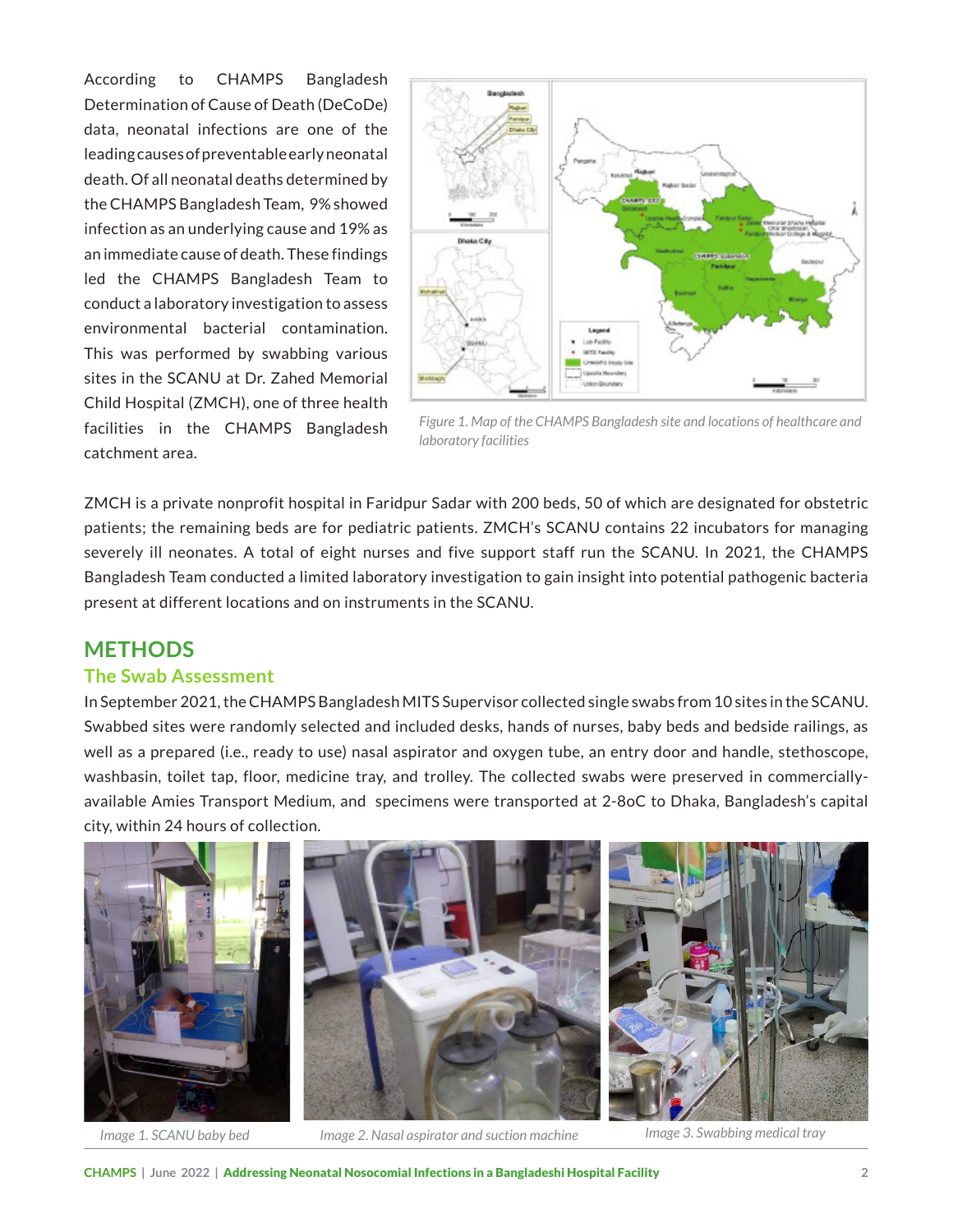*Table 1. Sites of the collected swab and bacterial growth*

| <b>Swabbed Sites</b>                               | <b>Laboratory Findings</b>                |
|----------------------------------------------------|-------------------------------------------|
| 1. Hands of on-duty nurse                          | Insignificant growth                      |
| 2. Incubator bed and railing                       | Insignificant growth                      |
| 3. Nasal aspirator tube                            | Klebsiella pneumoniae                     |
| 4. Oxygen tube                                     | Insignificant growth                      |
| 5. Entry door and handle                           | Insignificant growth                      |
| 6. Nurse desk                                      | Insignificant growth                      |
| 7. Stethoscope                                     | Insignificant growth                      |
| 8. Basin & tap surface of adjacent toilet in SCANU | Aeromonas caviae, Acinetobacter baumannii |
| 9. Floor                                           | Serratia odorifera, Pantoea spp           |
| 10. Medicine tray and trolley                      | Insignificant growth                      |

*Table 2. Antibiotic resistance of bacteria*

| <b>Source</b>            | <b>Nasal aspirator tube</b> | <b>Basin + Toilet</b>             |                            | <b>SCANU Floor</b>                  |              |
|--------------------------|-----------------------------|-----------------------------------|----------------------------|-------------------------------------|--------------|
| <b>Detected Organism</b> | Klebsiella pneumoniae       | <b>Acinetobacter</b><br>baumannii | <b>Aeromonas</b><br>caviae | <b>Serratia</b><br><b>odorifera</b> | Pantoea spp  |
| Amikacin                 | <b>Resistant</b>            | Not tested                        | Resistant                  | Sensitive                           | Sensitive    |
| Amoxiclav                | <b>Resistant</b>            | Not tested                        | <b>Resistant</b>           | Sensitive                           | Resistant    |
| Ampicillin               | <b>Resistant</b>            | Not tested                        | Not tested                 | Not tested                          | Not tested   |
| Cefepime                 | <b>Resistant</b>            | Sensitive                         | Resistant                  | Sensitive                           | Sensitive    |
| Cefixime                 | Resistant                   | Sensitive                         | Not tested                 | Sensitive                           | Sensitive    |
| Cefoperazone/Salbactum   | Resistant                   | Sensitive                         | Resistant                  | Sensitive                           | Sensitive    |
| Ceftazidime              | Resistant                   | Sensitive                         | Not tested                 | Sensitive                           | Sensitive    |
| Ceftriaxone              | <b>Resistant</b>            | Sensitive                         | Not tested                 | Sensitive                           | Sensitive    |
| Cefuroxime               | <b>Resistant</b>            | Not tested                        | Resistant                  | <b>Resistant</b>                    | Intermediate |
| Ciprofloxacin            | Resistant                   | Sensitive                         | Resistant                  | Sensitive                           | Sensitive    |
| Colistin                 | Sensitive                   | Sensitive                         | Not tested                 | <b>Resistant</b>                    | Sensitive    |
| Cotrimoxazole            | <b>Resistant</b>            | Sensitive                         | Sensitive                  | Sensitive                           | Sensitive    |
| Ertapenem                | Resistant                   | Not tested                        | Not tested                 | Sensitive                           | Sensitive    |
| Gentamicin               | <b>Resistant</b>            | Sensitive                         | <b>Resistant</b>           | Sensitive                           | Sensitive    |
| Imipenem                 | <b>Resistant</b>            | Sensitive                         | Sensitive                  | Sensitive                           | Sensitive    |
| Meropenem                | <b>Resistant</b>            | Sensitive                         | Not tested                 | Sensitive                           | Sensitive    |
| Nalidixic Acid           | <b>Resistant</b>            | Not tested                        | Not tested                 | Sensitive                           | Sensitive    |
| Nitrofurantoin           | Resistant                   | Not tested                        | Not tested                 | Resistant                           | Resistant    |
| Piperacillin+Tazobactum  | Resistant                   | Sensitive                         | Resistant                  | Sensitive                           | Resistant    |
| Tigecycline              | Resistant                   | Sensitive                         | Sensitive                  | Sensitive                           | Sensitive    |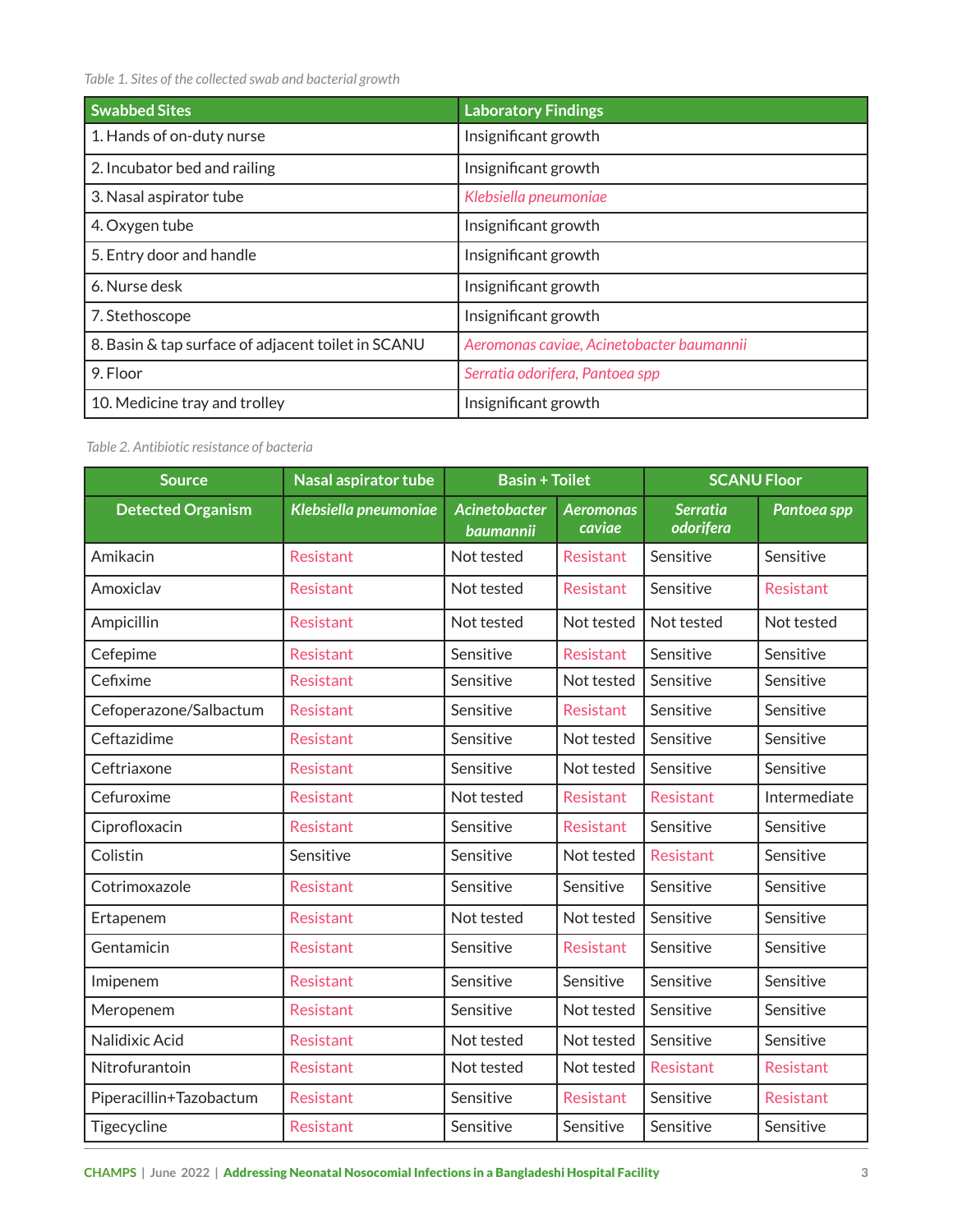The Virology Laboratory, which also processes bacterial cultures, inoculated the swabs in blood culture and MacConkey Agar for 24 hours. From the culture plates, colonies that resembled potential pathogens were isolated and characterized using a VITEK 2 system at icddr,b's Clinical Microbiology Laboratory. Disc-diffusion methods were used to determine antimicrobial susceptibility. Finally, the results were analyzed, and the report findings were shared with ZMCH authorities in November 2021.

# **FINDINGS**

Bacterial growth was found in the nasal aspirator tube, washbasin, toilet and floor. Laboratory results showed *Klebsiella pneumoniae* growth in the nasal aspirator tube. At the time, it was found that SCANU nurses used the same nasal aspirator tube several times for admitted babies without sterilization between uses. Another discovery indicated that there was no standard practice for sterilizing instruments, and staff were not aware of the dangers in their routine practices. All admitted babies were under threat of infection due to the single nasal aspirator contaminated with extensive antibiotic resistant bacteria; the only antibiotic to which *Klebsiella pneumoniae* was not resistant was Colistin, an antibiotic that is not approved for treating children.

### **Alerting Hospital Authorities**

These findings emphasize the critical importance of standard instrument sterilization practices in the SCANU. In November 2021, the CHAMPS MITS Team convened with the ZMCH General Secretary and Medical Officer to share these alarming findings. A plan was developed to conduct training for senior level clinical staff focused on the threat of antibiotic resistance, proper sterilization procedures, and the possible role of bacterial biofilms on SCANU instruments. The training program was organized by ZMCH hospital authorities with the CHAMPS Bangladesh Team presenting laboratory findings and providing technical support.

## **IMPLEMENTING DATA TO ACTION**

This extensive, hands-on training was conducted the following month, in December 2021 at ZMCH and focused on Infection Prevention Control (IPC) practices for eight key staff. Two physicians attended as well as six senior staff nurses who supervise other SCANU nurses.

The following training topics were covered:

- 1. Importance of cross infection prevention in the SCANU ward
- 2. Laboratory findings from SCANU investigations at ZMCH
- 3. Nosocomial infection and antimicrobial resistance
- 4. Best practices to prevent nosocomial infections
- 5. Common disinfectants and utilization methods
- 6. Standard of use of nasal aspirators in the SCANU
- 7. Importance of handwashing, disinfection of utensils, and related health education
- 8. Basics of biofilm formation
- 9. Emergence of antibiotic resistance in biofilm
- 10. Strategies to prevent bacterial biofilm formation

After the training, participants acted as IPC experts and were charged to train other SCANU nurses and physicians.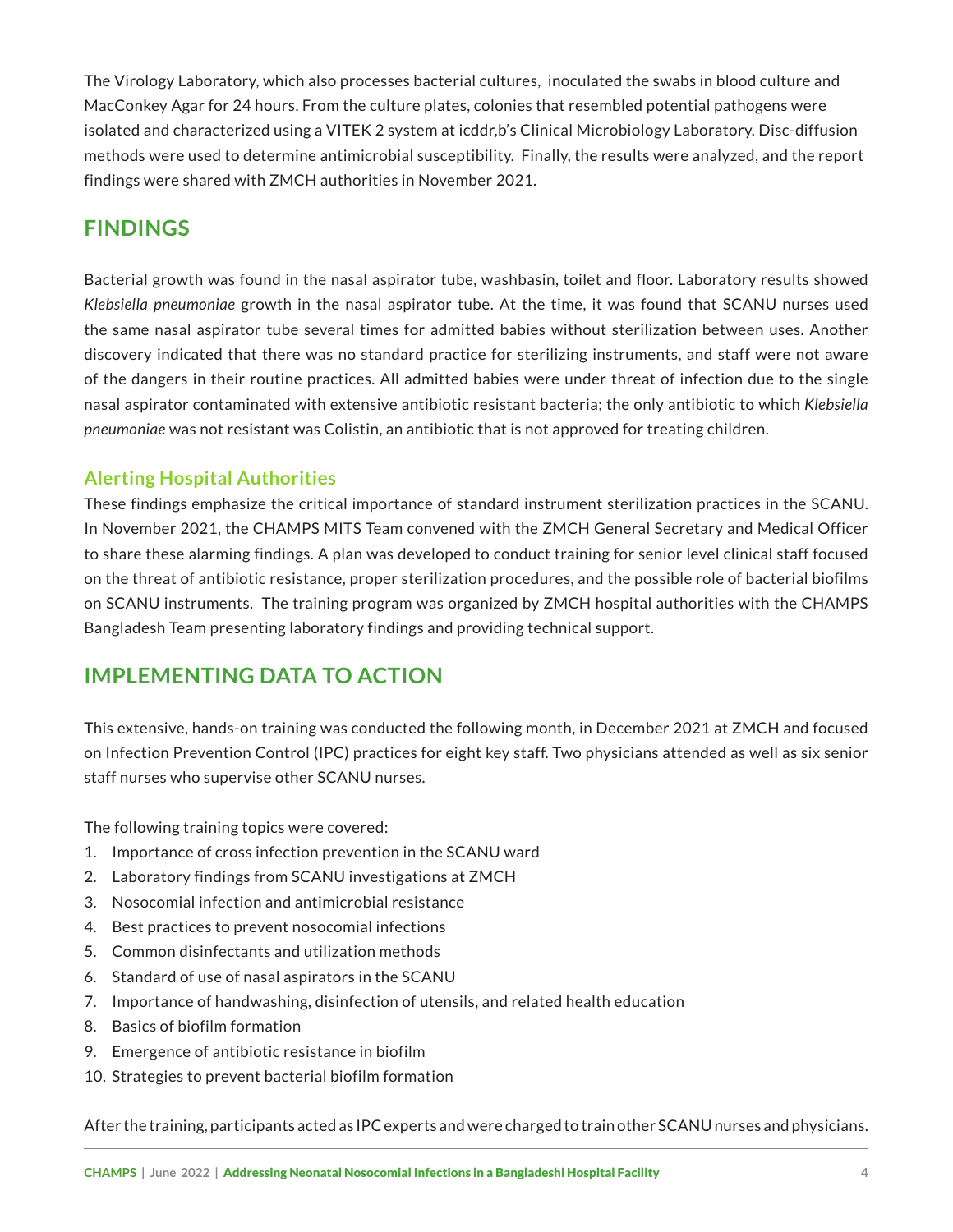

*Images 4 & 5. Senior-level SCANU nurses at IPC training*

### **Training Outcomes and Future Assessment**

The CHAMPS Bangladesh Team conducted this training to address urgent hygiene and sterilization issues with SCANU health care providers, stressing the importance of their IPC role and responsibilities. One week after the training, the following changes were observed in clinical practice and procedure:

- Hospital authorities arranged individual nasal aspirators for each SCANU patient. Previously, a single aspirator was used for several neonates.
- Teams practiced proper disinfection procedures after every use of an aspirator tube.
- SCANU nurses and physicians adequately answered questions on IPC procedures, indicating an increase in knowledge.
- Unfortunately, no significant improvement was observed regarding the cleanliness of the basin and tap, both of which looked similar during the initial assessment.

This investigation was limited in scope and served as a pilot test for further investigation and training. The CHAMPS Bangladesh Team will hold a second laboratory investigation to increase the number of swabbed sites and perform observations to evaluate the impact of the training on current routine practices. More strategic sampling and investigation will be useful to better understand the extent of these sanitation issues. Further training will increase awareness among healthcare professionals, encouraging them to maintain microbiologically safe practices. The CHAMPS Bangladesh Team will organize another IPC training, this time engaging support and expertise from the Bangabandhu Sheikh Mujib Medical College's national resource representative and utilizing the country's standardized IPC guidelines. Training provided by these government stakeholders will ensure that participants are trained in line with national guidelines.

### **CHAMPS Recommendations and Future Actions**

Similar laboratory investigations should be done in health facility wards on a regular basis to assess contamination, verify that IPC practices adhere to national guidelines, and determine if refresher training is necessary. Hospital authorities and clinical staff should be immediately notified when laboratory investigations find bacterial growth in health wards, so they can take swift action to protect their vulnerable patients' well-being. Similar laboratory investigations and training will be arranged at other CHAMPS surveillance facilities. These interventions have tremendous potential to decrease neonatal infections and deaths by preventing nosocomial infections.